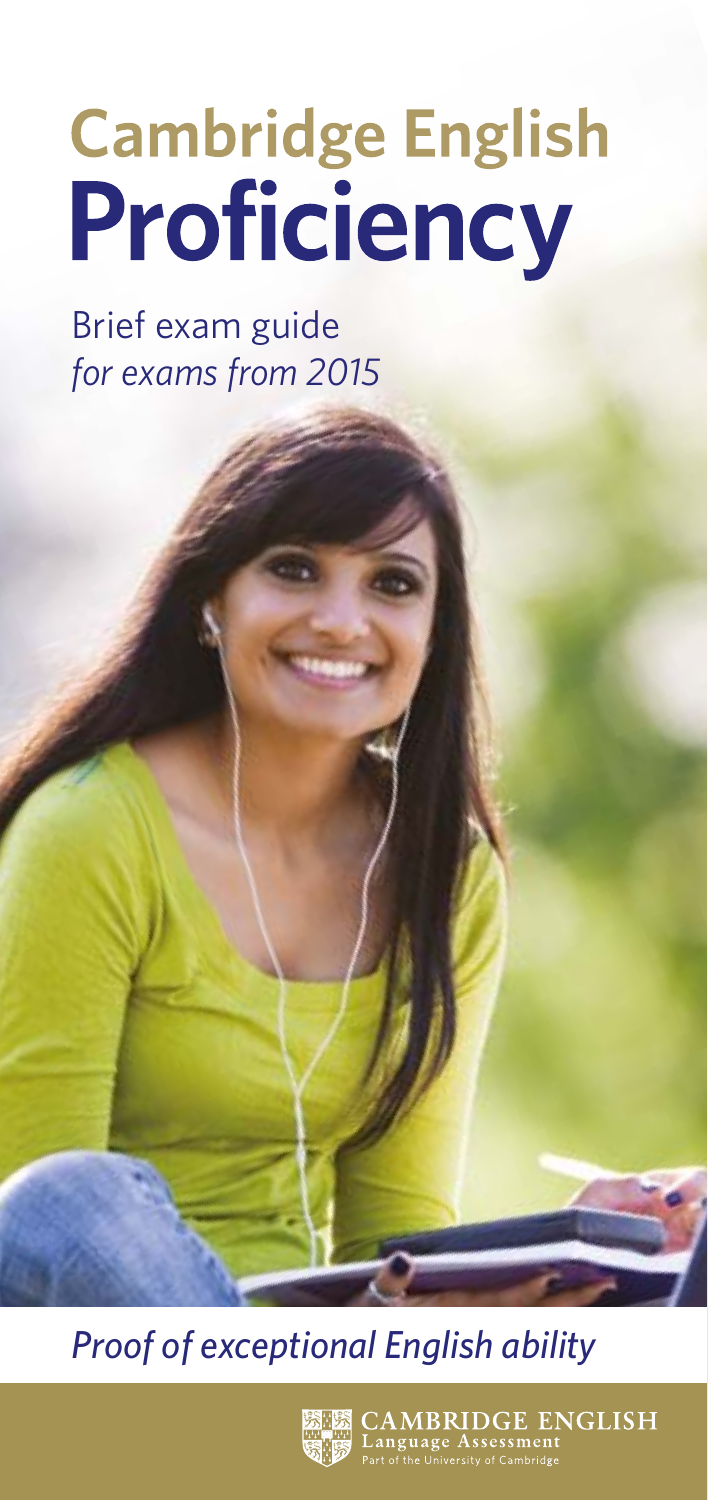# Demonstrate exceptional English

With *Cambridge English: Proficiency* you show the world that you have the English to study or work at the highest levels. It shows that you can communicate with fluency and sophistication like a native speaker.

## Show universities and employers that you are the best

The exam is accepted by thousands of leading businesses and educational institutions worldwide, including Nestle, Pilsner and University of British Columbia (Canada).

# Take pride in your achievement

Passing this exam gives you one of the most valuable English qualifications in the world. It is an achievement to be really proud of.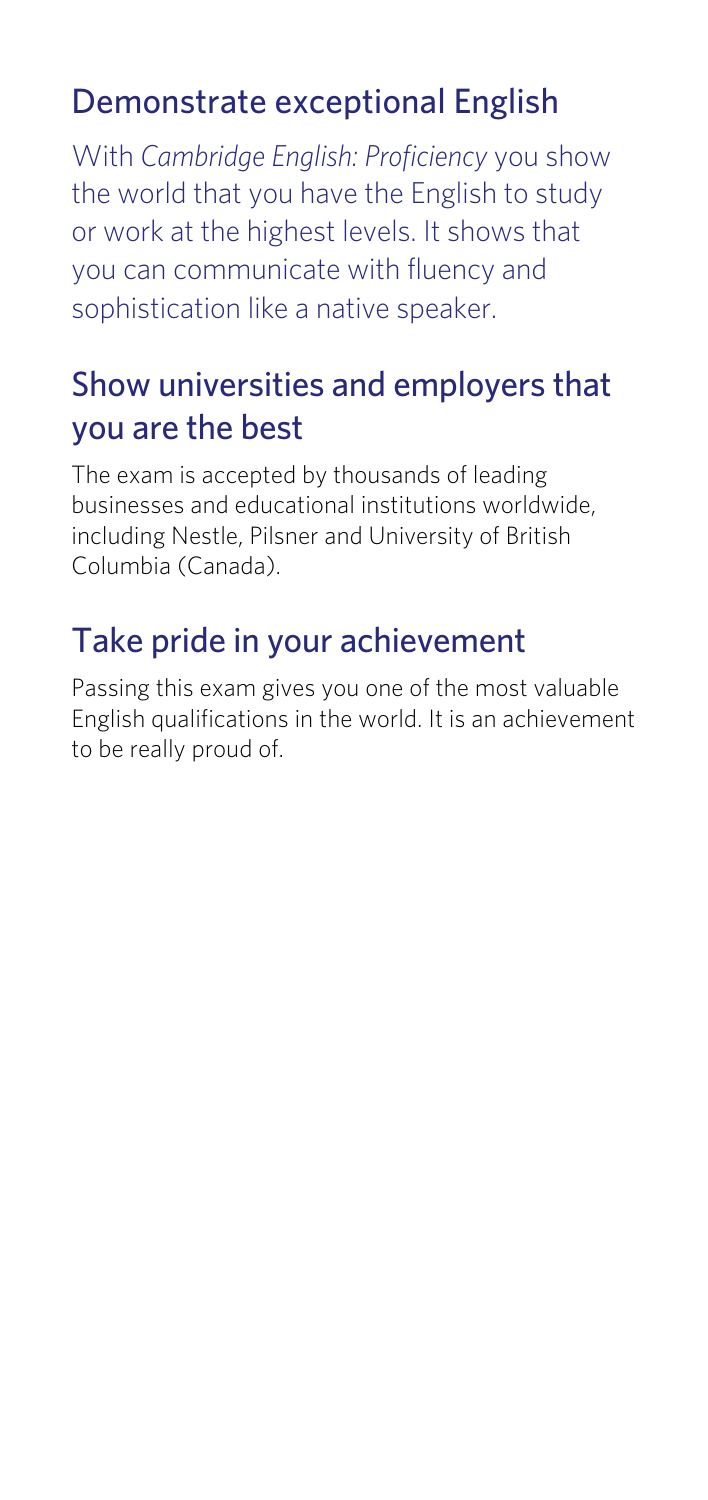# What level is the exam?

The exam focuses on Level C2 – the highest level of the Common European Framework of Reference for Languages (CEFR).

# What's in the exam?

The exam is designed to be fair to people of all nationalities and linguistic backgrounds, and is supported by a dedicated research programme.

It covers all four language skills (Reading, Writing, Listening and Speaking) and knowledge of grammar and vocabulary.

| Reading and<br>Use of English:<br>1 hour 30 minutes | Shows that you can deal with<br>different types of text and<br>demonstrate knowledge and<br>control of the English language.        |
|-----------------------------------------------------|-------------------------------------------------------------------------------------------------------------------------------------|
| Writing:<br>1 hour 30 minutes                       | Shows that you can write a<br>variety of text types, such as<br>essays and proposals.                                               |
| Listening:<br>40 minutes                            | Shows that you can follow a<br>range of spoken materials, such<br>as lectures and interviews.                                       |
| Speaking:<br>16 minutes                             | Shows that you can<br>communicate in a real-life<br>context. You take the test<br>face-to-face with one or two<br>other candidates. |

Your overall performance is calculated by averaging the scores you achieve in Reading, Writing, Listening, Speaking and Use of English. The weighting of each of the four skills and Use of English is equal.

Download sample papers at www.cambridgeenglish.org/proficiency

You can take the exam on paper or on computer.



**www.cambridgeenglish.org/proficiency**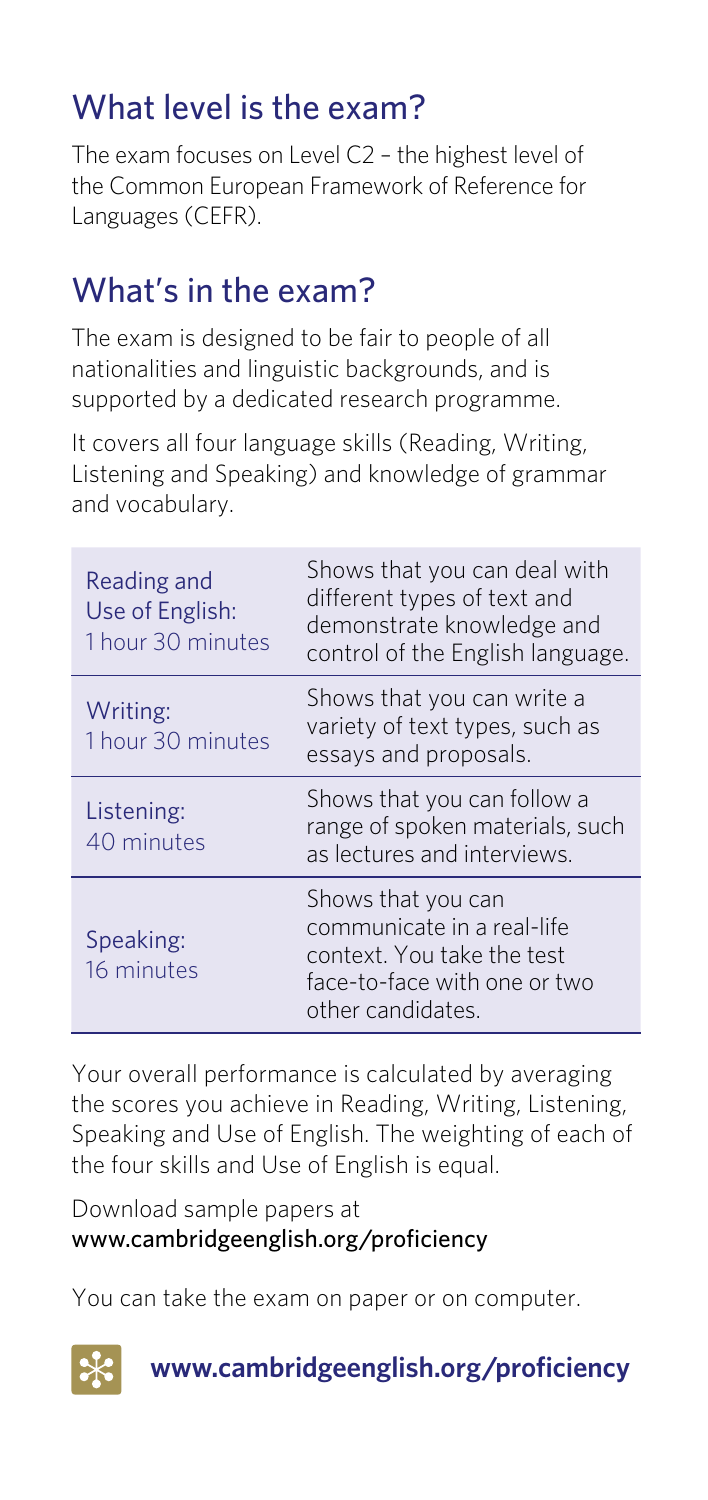*Cambridge English: Proficiency helped me get into my dream drama school and gave me the confidence to perform in English in front of thousands of people.*

Alberto Prandini *Cambridge English: Proficiency* certificate holder, actor and director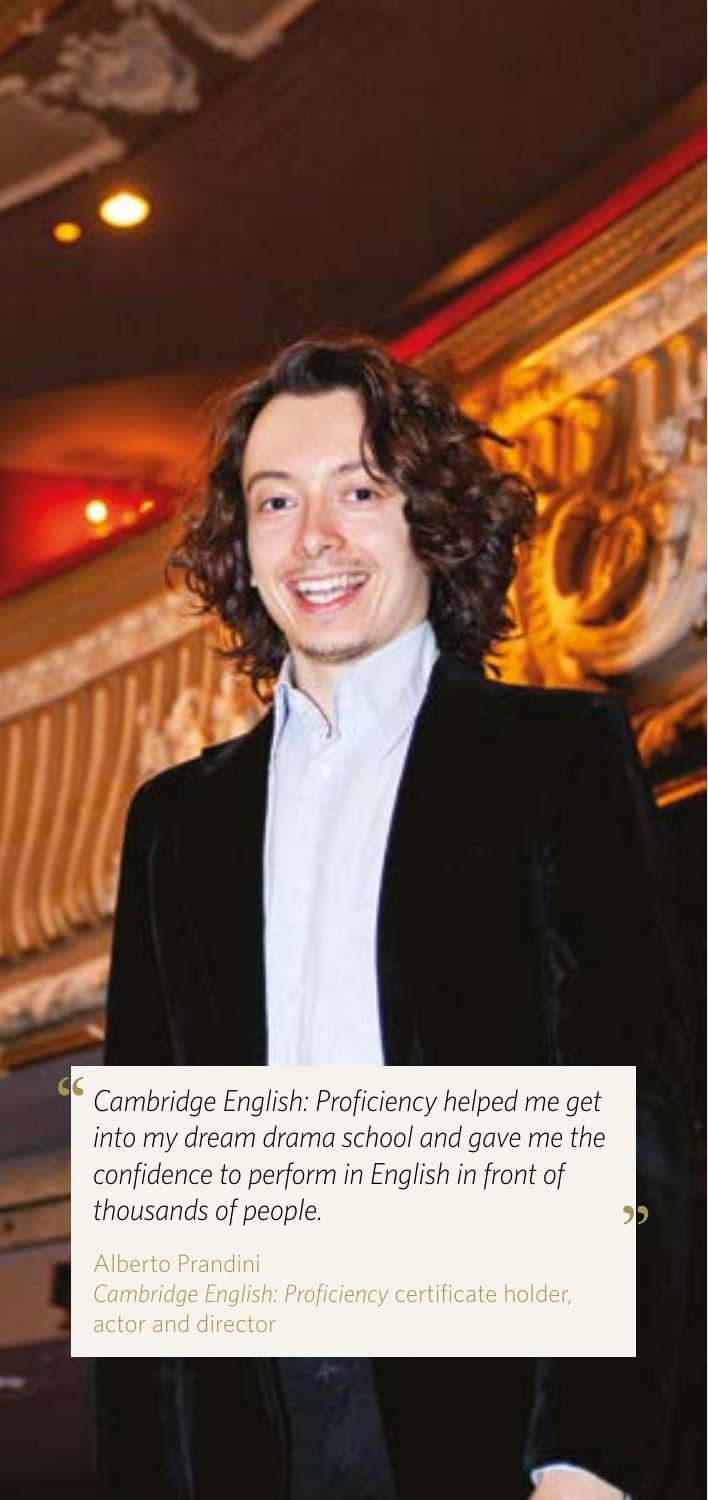# Proof of exceptional English ability

- Demonstrate an extremely high level of English language skills.
- Prove that you have the fluency and confidence to function at the very highest levels of academic and professional life.
- Gain a valuable qualification that is accepted worldwide.

### Over 20 00 organisations worldwide trust Cambridge English exams

## What's next?

#### Step 1 – Test your level

See if *Cambridge English: Proficiency* is the right exam for you – take our free online test at www.cambridgeenglish.org/testyourenglish

#### Step 2 – Contact your local exam centre

Your local centre can give you details of dates, costs, how to prepare and how to register for an exam. Find your nearest centre at www.cambridgeenglish.org/centresearch

#### Step 3 – Get started on your preparation

Find a wide range of support, including official Cambridge English preparation materials, at www.cambridgeenglish.org/proficiency